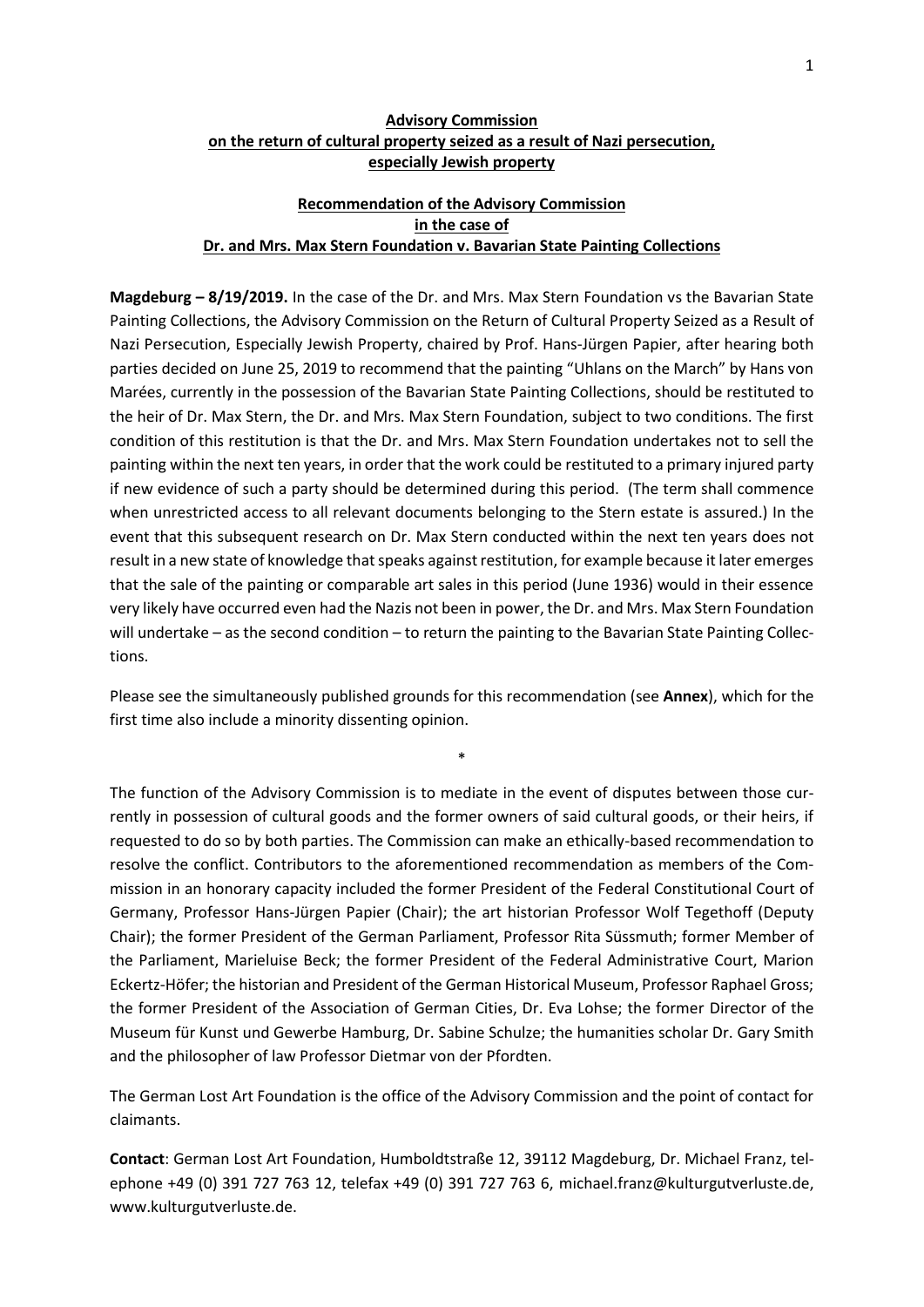# **Advisory Commission on the return of cultural property seized as a result of Nazi persecution, especially Jewish property**

## **Office: German Lost Art Foundation, Humboldtstraße 12, 39112 Magdeburg**

Recommendation of the Advisory Commission in the case of Dr. and Mrs. Max Stern Foundation [Stern Foundation or claimant] v. Bavarian State Painting Collections [respondent] regarding the painting "Uhlans on the March" by Hans von Marées

Magdeburg, June 25, 2019

In the case of Dr. and Mrs. Max Stern Foundation v. Bavarian State Painting Collections the Advisory Commission on the return of cultural property seized as a result of Nazi persecution, especially Jewish property, chaired by Prof. Hans-Jürgen Papier (chairman of the Commission), has made the following recommendation:

The painting "Uhlans on the March" by Hans von Marées, currently in the possession of the Bavarian State Painting Collections, is to be restituted to the Dr. and Mrs. Max Stern Foundation under the conditions that

(1) the Dr. and Mrs. Max Stern Foundation undertakes not to sell the painting within the next ten years in order to ensure that the work can be restituted to a primary injured party, should such a party be determined, and

(2) the continuing research on Dr. Max Stern conducted within the next ten years (term to commence when unrestricted access to all documents belonging to the estate is assured) does not result in a new state of knowledge that speaks against restitution, such as evidence that the sale of the painting or comparable art sales in this period (mid-1936) would in their essence very likely have occurred even had the Nazis not been in power.

1. The subject of these proceedings is the painting "Uhlans on the March" by Hans von Marées, painted in 1859. The work in question is an oil painting on wood measuring 18.8 x 35.3 cm, signed and dated by year. Its restitution is requested by the Dr. and Mrs. Max Stern Foundation as the heir to Dr. Max Stern. In the 1930s, Dr. Max Stern (hereinafter abbreviated to "Stern") was the owner of one of the most notable art galleries in the Rhineland, located in Düsseldorf, having taken it over from his father Julius Stern.

Stern died in 1987 at the age of 83. Alongside numerous bequests to individuals, he left his remaining estate to the charitable Dr. and Mrs. Max Stern Foundation ("Stern Foundation"). The Stern Foundation's legal counsel is Robert Vineberg, who is also one of the three executors of Stern's will, and who has authorized the Holocaust Claims Processing Office (HCPO) of the New York State Department of Financial Services to act on the Foundation's behalf in these proceedings. The Stern Foundation benefits three charitable institutions in equal parts: McGill University (Montreal), Concordia University (Montreal) and the Hebrew University of Jerusalem (Israel).

a) After studying and completing his doctorate in art history, Stern initially worked alongside his father Julius Stern at the latter's highly regarded art gallery in Düsseldorf, which he went on to run as sole

 **Annex**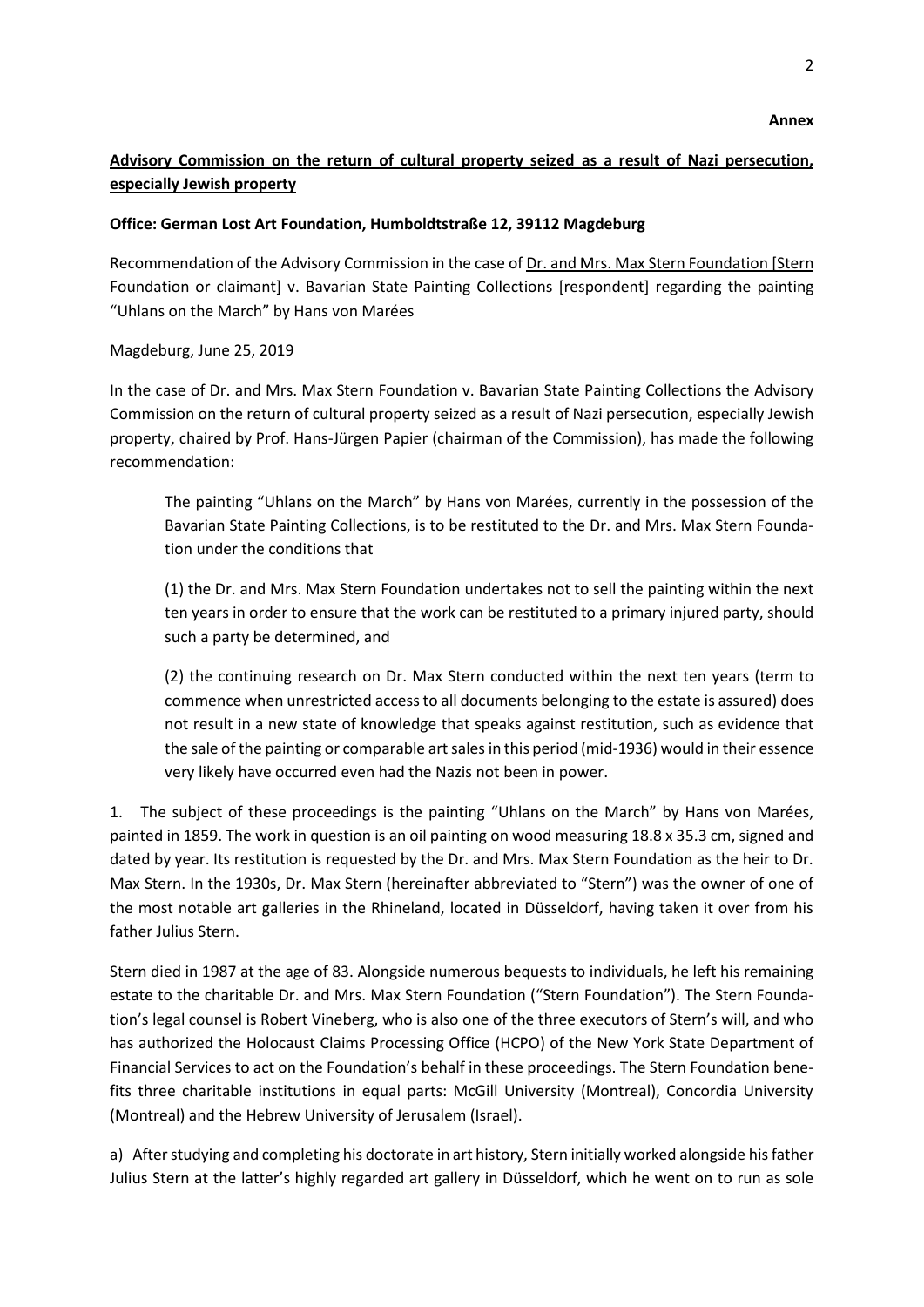proprietor after his father's death in 1934. One of his sisters, Hedwig, and his mother also worked at the gallery.

From the early days of Nazi rule, Stern as a (by the criteria of the NS regime) Jewish art dealer was subject to increasing discrimination and deprivation of rights by the NS regime; for example, the window of his gallery was smeared with paint during the April 1, 1933 boycott. On September 22, 1933 the Nazis founded the Reich Chamber of Culture in order to centrally control the arts and culture and – as later became clear – enforce conformity. The Reichskulturkammergesetz (Law establishing the Reich Chamber of Culture) organized all professions in the arts and culture throughout the Reich into chambers. Membership in one of seven chambers, among them the Reichskammer der Bildenden Künste (Reich Chamber of the Fine Arts, RKdbK), was a requirement for continuing to practice such a profession – failure to be accepted or exclusion amounted to an occupational ban. At that time, individual art dealers were still indirect members of the RKdbK through their Reich-wide association. This changed in 1935, from when on they had to apply for direct membership in the RKdbK. Jews were generally denied this direct membership. This was also the fate suffered by Stern, who was notified of his non-acceptance by letter dated August 29, 1935. As was common, this letter only seemingly gave reasons for his rejection (allegedly insufficient suitability and trustworthiness; this was the standard reason for rejection derived from the executive order issued on November 1, 1933 [par. 10]). At the same time he was told to "dissolve or regroup" his business within four weeks. Stern lodged an appeal while also – ultimately in vain – seeking ways to sell his business to a buyer who would hold it in trust. His appeal was rejected by order dated July 29, 1936, which confirmed that Stern would not be accepted into the Reich Chamber of the Fine Arts. He was given three months to sell his gallery. This deadline was extended because there were potential buyers for the gallery. Stern had already presented Dr. Cornelis van de Wetering, a Dutch citizen, as a potential buyer in 1935; however, the authorities refused to approve the sale to a foreign citizen. He was also not permitted to transfer the gallery to the former director of the Düsseldorf Kunstmuseum, Dr. Karl Kötschau, as the latter had a Jewish ancestor.

On September 13, 1937 Stern received a further order permanently prohibiting him from trading in cultural goods and requiring him to dissolve the gallery by September 30, 1937. It was suggested that he might transfer the gallery's inventory to an art dealer or auctioneer for sale who was a member of the RKdbK. This deadline was extended a final time until December 15, 1937. Stern had already sold the two buildings at Königsallee 23–25, which alongside the gallery also contained the residential premises of the Stern family, in March 1937. According to a note by the Gestapo dated January 11, 1938, he notified the authorities on December 23, 1937 that he was relocating to London. He had had the remaining gallery inventory of 228 works auctioned off in auction No. 392 on November 13, 1937 by Auktionshaus Lempertz in Cologne. He continued to offer works that had failed to sell at auction for sale – in some cases successfully – until December 15, 1937, then placed the remaining works into storage. They were to be forwarded to him in London – initially with the permission of the authorities. They were however confiscated shortly after his departure and used by the NS authorities to arbitrarily demand payments from him. Stern continued to negotiate these demands from London until the outbreak of the war. By order dated November 19, 1939 he was finally stripped of his German citizenship; at this point at the very latest his remaining assets fell to the state. Stern's mother, who had initially stayed in Düsseldorf, was only issued the necessary departure visas by the authorities in exchange for additional extorted payments. In order to make these payments Stern had to relinquish the proceeds from the sale of the two houses, which were still in a German bank account; his mother was moreover forced to sell paintings of her own.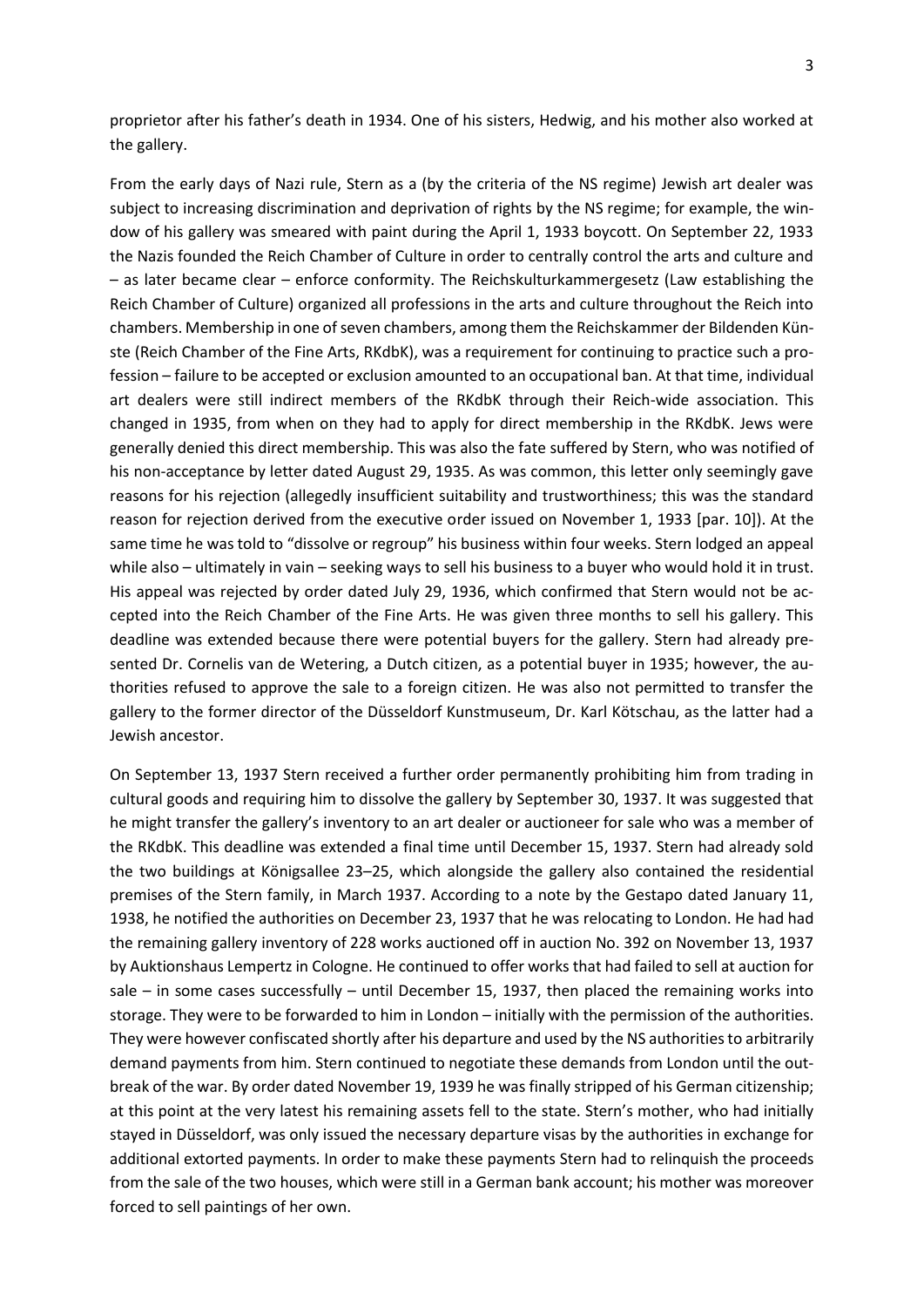Together with his sister Hedwig and van de Wetering, Stern ran the art gallery that she and van de Wetering had previously established in London; its name, West's Galleries, was formed by combining the Wetering and Stern names. After the war broke out in September 1939 Stern, like other foreign citizens, was interned as an "enemy alien". Following his release in 1940 he emigrated to Canada, where he spent a further almost two years as an interned "civilian alien". Once released, his expertise allowed him to initially find employment at the Dominion (art) Gallery in Montreal; he was so successful in this role that he became a co-owner of the gallery just a few years later and ultimately – then together with his wife Iris – took it over as owner. As such he was one of Canada's most notable art experts until his death.

In extensive restitution proceedings after the war Stern submitted claims for damages with the aid of lawyers Dr. Wenderoth (Düsseldorf) and Dr. Saalheimer (USA). Insofar as can be gathered from the documents, these proceedings centered on reimbursement of the Reichsfluchtsteuer (emigration tax) and the excessive income tax arising from the forced auction at Lempertz in 1937; further on the goodwill of the compulsorily dissolved Galerie Julius Stern; damages due to having to sell the paintings auctioned by Lempertz under market value; damages relating to the paintings that were confiscated and had ultimately disappeared following the Lempertz auction; reimbursement or payment of damages with regard to the premises Königsallee 23–25 in Düsseldorf; and damages arising from expulsion from his self-employed profession in Germany. The sum total of the claims made at that time and the lastly awarded amounts have not been presented in full in these proceedings.

b) On June 24, 1936 Stern sold a Marées together with other paintings to Daniel Wermecke through his gallery. Whether this was the work "Uhlans on the March" by Hans von Marées was originally disputed between the parties; in the hearing held on June 25, 2019 however the respondent no longer contested this point. It remains in dispute whether Stern sold the work as a commission agent or as its owner. It is further disputed whether this sale through the gallery can be considered an asset loss resulting from Nazi persecution.

The Stern Foundation as the claimant bases its claim for restitution on the fact that Stern was persecuted both collectively and individually from the outset. The claimant notes the boycott against Jewish businesses of April 1, 1933, in the course of which paint was smeared on the window of the Stern Gallery. Furthermore, the "Gesetz zur Beseitigung der Missstände im Versteigerergewerbe" (law to combat abuses in the auction trade), issued on August 7, 1933, with its subsequent acts and implementing orders prohibited art dealers from holding their own auctions, which the claimant states significantly impacted the Stern gallery's ability to do business. In the hearing on June 25, 2019 the claimant further elaborated that Stern had already been unable to hold an auction scheduled for March 18, 1933 as intended due to the significant disruptions. The banning of Jewish art dealers from their profession from 1935 onwards – in Stern's case from August 29, 1935 – and hundreds of laws, ordinances and decrees designed mainly to stigmatize and exclude Jews had only exacerbated this situation. It must therefore, according to the claimant, be assumed that Jewish art dealers were already subject to persecution from 1933 onwards, and as a result were by no means able to conduct "orderly normal business" any more. Sales concluded in the course of gallery operations served the purpose of creating the financial circumstances required for the necessary emigration, according to the claimant; accordingly, the sale of the Marées painting in June 1936 can also not be considered to have taken place in the course of normal business operations. The claimant further states that it is highly likely that the Marées painting was the property of Stern himself and not sold on commission.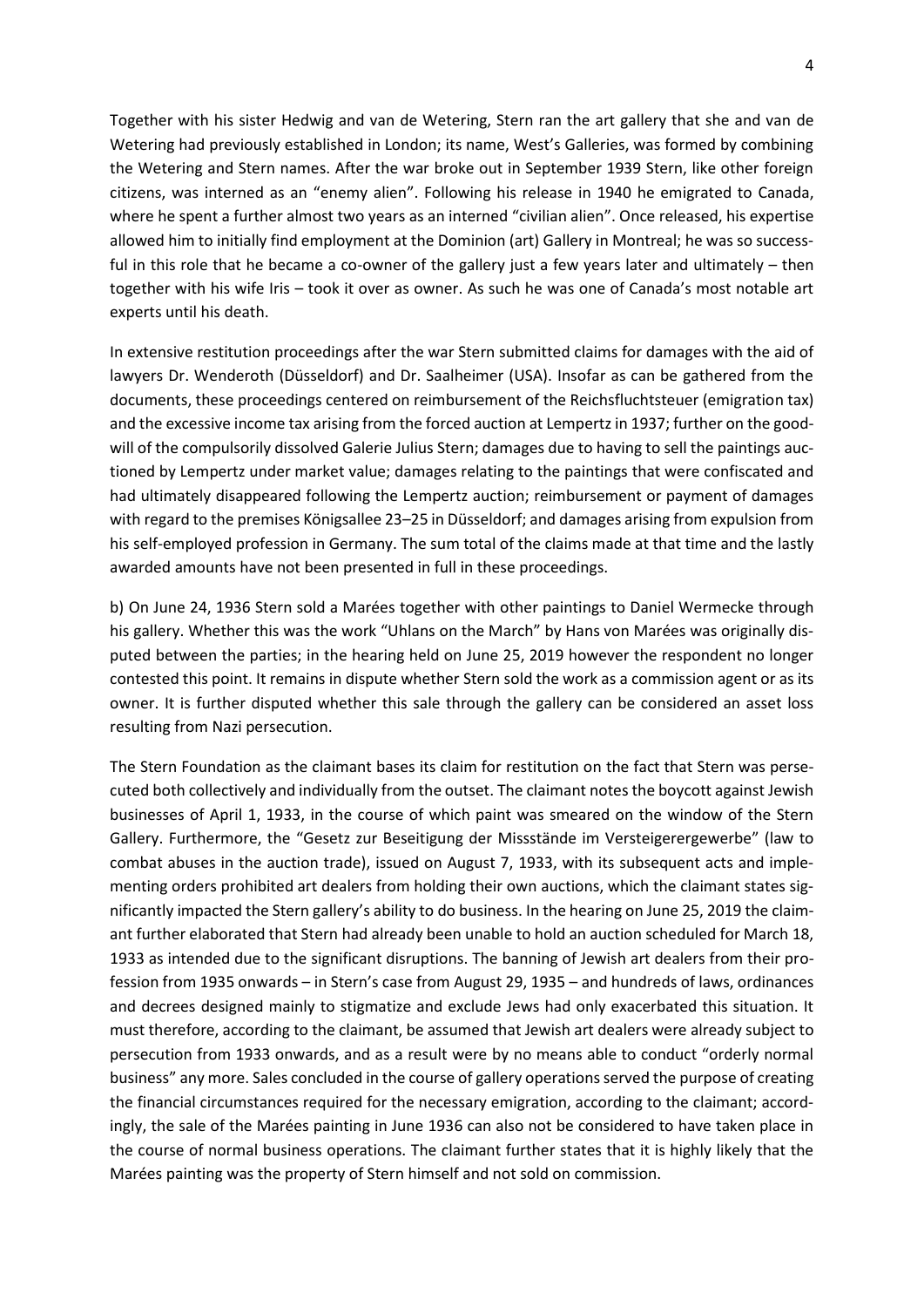The Bavarian State Painting Collections as the respondent also assumes that Stern was persecuted for racial reasons from the very beginnings of the Nazi state; however, the respondent holds that this had no effect on the sale of the Marées painting, which cannot in the view of the respondent be by any means considered a forced sale due to Nazi persecution. Stern continued to maintain business operations at the Julius Stern art gallery, making numerous purchases and sales, into the year 1937 and, until the gallery's forced dissolution, did so profitably. The respondent claims that it is absolutely not the case that Stern was only making sales in order to prepare the dissolution of his gallery. This is evident, in the respondent's view, from his multiple business activities, his operating profits in the years from 1935 to 1937, and his own assessments of his ability to do business at the time. The respondent points out that the Marées painting was sold to a buyer of Stern's choice at a price he himself had set, with no influence from third parties; the sale price of 2,250 RM he achieved for the Marées painting was standard for medium-sized paintings by Hans von Marées at that time; there is no indication that Stern was unable to freely dispose of the proceeds. Moreover, the Marées painting is equally likely to have been sold on commission.

c) As the parties were unable to reach a consensus regarding restitution of the painting, they agreed to submit the case to the Advisory Commission. In a letter dated May 3, 2017 the Stern Foundation as the claimant petitioned the Advisory Commission, presenting the case in extensive detail; the claimant expanded its statement in a letter dated May 9, 2018 and submitted a power of attorney and documents pertaining to its status as legal successor on March 14, 2018. The Bavarian State Painting Collections as the respondent joined the claimant in appealing to the Advisory Commission, presenting the case from its point of view in a letter dated September 28, 2017; the respondent expanded on this statement on August 21, 2018 based on further research into the not yet fully explored estate of Max Stern held in the archives of the National Gallery in Ottawa, Canada. Both parties took the opportunity of the hearing before the Advisory Commission on June 25, 2019 to present further statements.

2. Following an extensive review of the written statements from the parties and the attached documents, and based on the arguments presented in the hearing of June 25, 2019, the Advisory Commission made the recommendation set out at the beginning of this document. This recommendation is based on the following considerations:

a) The work "Uhlans on the March" by Hans von Marées was sold by Stern through his gallery to Daniel Wermecke on June 24, 1936 together with four other paintings; the price of the painting was 2,250 RM. Whether the painting Stern sold at that time was this or perhaps a different Marées painting was initially disputed between the parties but was no longer in dispute at the hearing on June 25, 2019, so that it can now be assumed that the two works are identical.

Whether Stern was the owner of the Marées painting or sold it on commission, i.e. in his own name but on behalf of the actual owner, could not be established. A letter from Stern to his German lawyer dated April 27, 1959 indicates that between 1934 and 1937 he predominantly sold works on commission rather than works he owned. This presents a significant likelihood that the painting was in fact sold on commission. It is thus possible that the owner of the painting was also subject to racist persecution by the Nazi regime and there may therefore in the person of said owner or their heirs exist a primary injured party with a better claim to restitution. The Advisory Commission has therefore limited its recommendation for restitution such that the Dr. and Mrs. Max Stern Foundation enter into an agreement undertaking not to sell the painting within the next ten years so that the work can be restituted to a primary injured party should such a party be determined. Should a primary injured party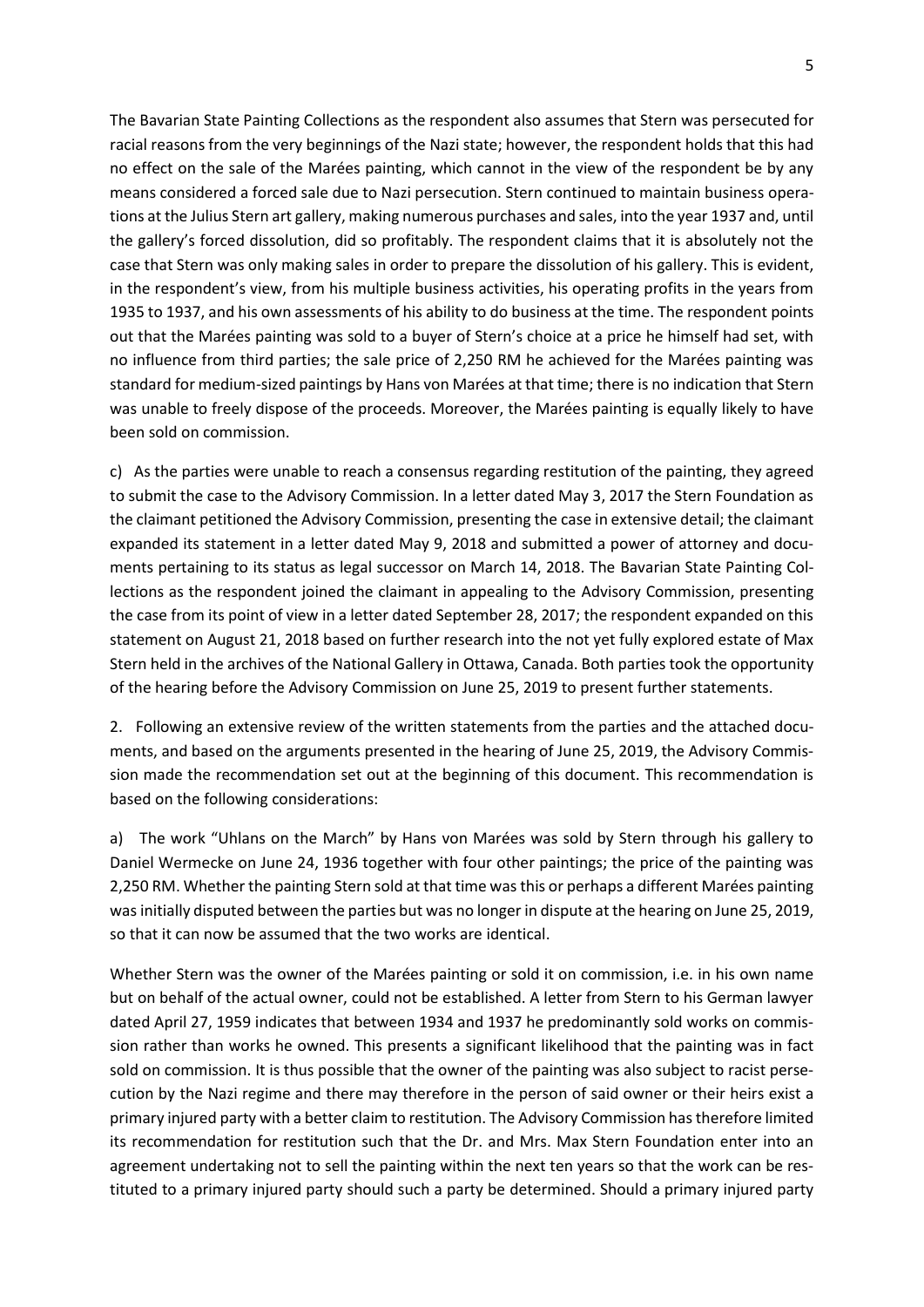not emerge until after this period the Advisory Commission expects that the Stern Foundation will ensure adequate compensation in the spirit of a fair and just solution.

The Advisory Commission was not prevented from taking into consideration the aforementioned and other letters from Stern to his lawyer Wenderoth submitted in the course of the proceedings. Lawyer Robert Vineberg, representing the Stern Foundation, however informed the Advisory Commission in a letter dated June 7, 2019 that these letters were erroneously made available to the Bavarian State Painting Collections by the National Gallery of Canada and were not permissible evidence in these proceedings because they were subject to solicitor-client privilege. The Advisory Commission does not agree with this view. Solicitor-client privilege is never absolute and the Advisory Commission is not bound by it, especially once the standard confidentiality periods enshrined in archiving laws have expired. The Bavarian State Painting Collections came into possession of these letters in a legitimate manner. According to section 2 of the Washington Principles a fair and just solution moreover requires that pertinent documents and archives be made accessible, which means that their content can also be evaluated.

b) The Advisory Commission considers the sale of the Marées painting to be equal to a forced sale due to NS persecution. The Advisory Commission rejects the assumption presented by the Bavarian State Painting Collections that Jewish art dealers were initially able to continue to conduct "orderly normal business" (as per the Allied restitution laws and also the arguments of the Bavarian State Painting Collections) as they had prior to 1933. This assumption would require that Jewish art dealers, who can surely be presumed to have intelligently and vigilantly observed societal developments, behaved naively in regard to these developments and trusted blindly that the situation of Jewish businesspeople would not change. This is more than unlikely. Even if the impending "final solution" was not and could not generally be within subjective expectation, animosity, threats and administrative measures were ubiquitous and rising. The ultimately hundreds of laws, ordinances and decrees with the main purpose of stigmatizing and excluding Jews were on the horizon early on and restricted the lives of those German citizens who were of the Jewish faith or had been declared Jews by the Nazis. The repressive measures became more severe when the Nuremberg Laws were issued on September 15, 1935, but they had been clear enough before.

This also affected individual circumstances. Stern for example had to deal with paint smeared on the window of his gallery in the course of the boycott in April 1933. That this was not without effect on him is apparent from the fact that he mentioned the incident even in a letter dated February 25, 1945 to his family members in the UK in connection with recollections of a painting he had sold in April 1933. These early reprisals also included that he evidently canceled an auction of paintings from the Heinrich Horten collection, German museums and private owners planned for March 18, 1933 at short notice due to the political circumstances after an auction by competitor gallery Kunstgalerie Flechtheim had been prohibited; it had been forcibly dissolved by the "Kampfbund der deutschen Kultur" [Militant League for German Culture] run by Alfred Rosenberg (according to Bähr, German Sales 1930–1945, 2013, p. 269 [https://core.ac.uk/download/pdf/32980390.pdf], referring to a handwritten entry in a copy of the catalog for an auction with inventory from the Palais Radziwill in Berlin, which is located in Kunstbibliothek Köln under lot no. 141, and research by Tisa Francini/Heuß/Kreis, Fluchtgut – Raubgut. Der Transfer von Kulturgütern in und über die Schweiz 1933 – 1945 und die Frage der Restitution", Zürich 2001, p. 41). Regarding the auction planned by Stern for March 18, 1933 there exists a copy of a cover page of the catalog he published, on which presumably Prof. Dr. Wilhelm Martin (Quakenbrück 1876–Den Haag 1954), a specialist in old Dutch painting to whom Stern had personally recommended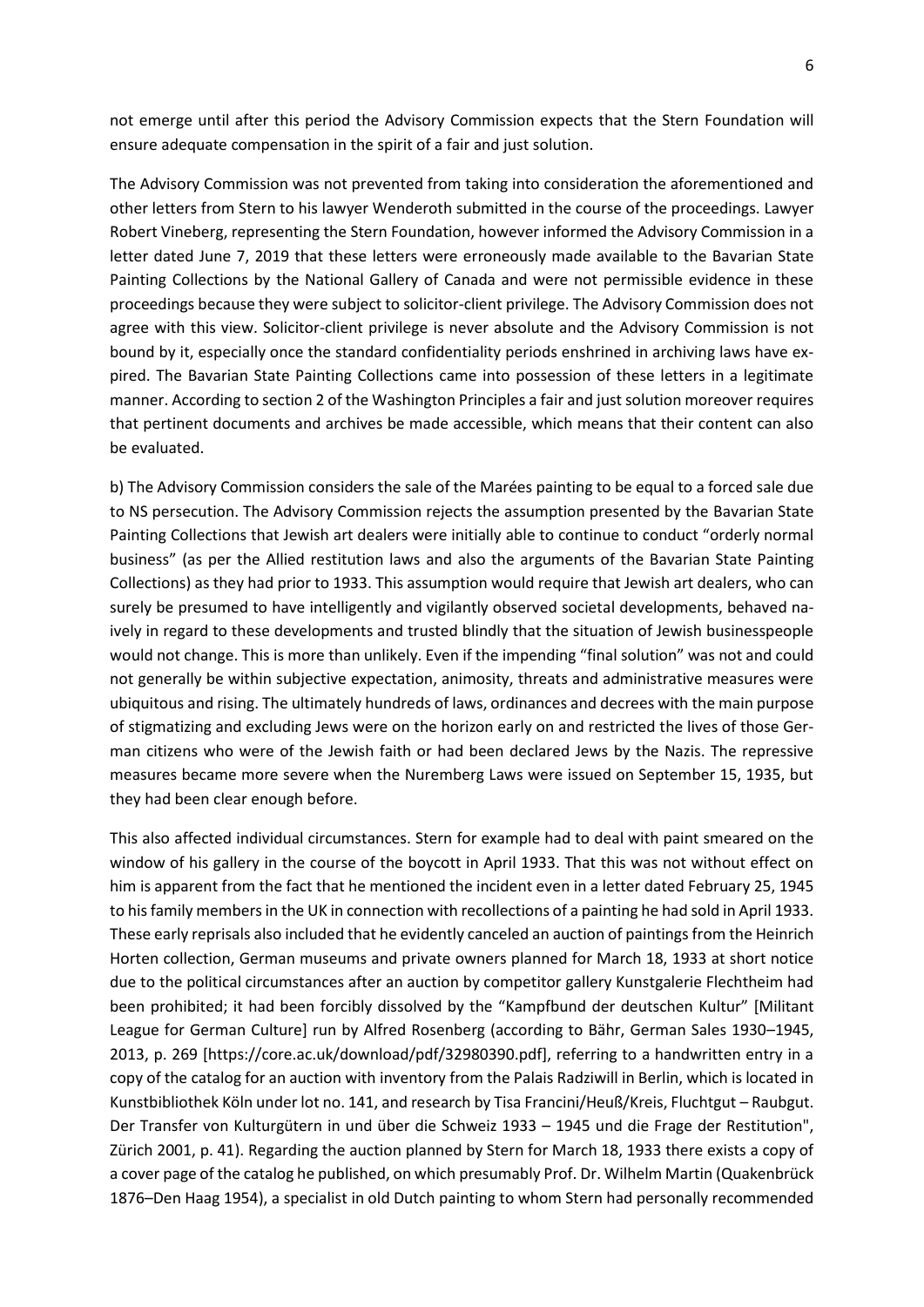the auction in a letter dated March 2, 1933, noted by hand that the auction had not taken place for political reasons ("Deze veiling heeft wegen politische omstandigheden niet plats gevonden").

The laws with which art dealers were generally prohibited from holding auctions from as early as August 1933 could be understood by Jewish art dealers as an act of exclusion. Even if the "Gesetz zur Beseitigung der Missstände im Versteigerergewerbe" (law to combat abuses in the auctioneer trade) issued on August 7, 1933 (RGBl I p. 578; cf. "Gesetz über das Versteigerergewerbe" [act regarding the auctioneer trade] of October 16, 1934, RGBl I p. 974, and "Verordnung zur Durchführung des Gesetzes über das Versteigerergewerbe" [ordinance on implementing the law regarding the auctioneer trade] of October 30, 1934, RGBl I p. 1091; "Viertes Gesetz zur Änderung des Gesetzes über das Versteigerergewerbe" [fourth act amending the act regarding the auctioneer trade] of February 5, 1938, RGBl I p. 115) was not according to its wording aimed explicitly at "non-Aryan" auctioneers, the intentions of the government, the circumstances under which the law was adopted and how it was applied in practice must also be considered alongside its wording. This law was not put before the Reichstag and debated based on a general, ideologically neutral discussion of possible actual issues in the auction trade. Rather, it was one of the laws issued based on the Ermächtigungsgesetz (Enabling Act) by the Reich government, for which accordingly Hitler himself was responsible. It is thus one of a large number of laws with which Nazi rule – and thus the persecution of the Jews – was given "legal" and administrative structure based on the Ermächtigungsgesetz of March 24, 1933. This also places the – in terms of its wording seemingly innocuous – text of par. 1 of this law in a different light: "Exercise of the profession may be prohibited if the businessperson cannot guarantee that business will be conducted in an orderly manner." What the NS regime considered "orderly" is well known, and that Jewish businesspeople did not trade "in an orderly manner" in the sense of the NS ideology and its governmental and administrative practices is equally clear. This seemingly so innocuous law was thus one of the initial sparks for the persecution of Jewish art dealers (cf. analysis by Astrid Bähr, ibid., esp. p 18–26). It must be assumed that Jewish art dealers also understood it in this way. From August 1933 at the latest Jewish art dealers were thus individually and collectively persecuted, so that from this point at the latest it can in no way be assumed that "orderly normal business" was being conducted.

c) On this basis, the sale of the Marées painting was a sale due to persecution even regardless of the date of sale. This assessment applies all the more to the period in which the painting was sold in June 1936. The Nuremberg Laws proclaimed on September 15, 1935 at a rally there differentiated between "Reich citizens of German and related blood" as holders of "full political rights" and mere "citizens", the Jews, who would in future have no political rights. This greater level of threat from the regime, the animosity it increased further, also had to affect Stern's business activities in this period, so that from this point on Stern's sales through his art dealership can certainly no longer be considered "orderly normal business". Added to the societal and political developments in this period was that Stern had received his first ban from his profession with an order dated August 29, 1935. His appeal had not yet been decided, but he is unlikely to have had any illusions about its probability of success. Stern personally was moreover at particular risk because his sister Gerda (1902–1994) and her husband Dr. Siegfried Thalheimer had moved to the Saarland (and later, after its "Anschluss", on to Paris) in 1933, and had founded and distributed the anti-Nazi newspaper "Westland" there. His brother-in-law Thalheimer (1899–1981) was thus in the sights of the NS authorities, and in light of widespread collective punishment of family members Stern must also have felt threatened.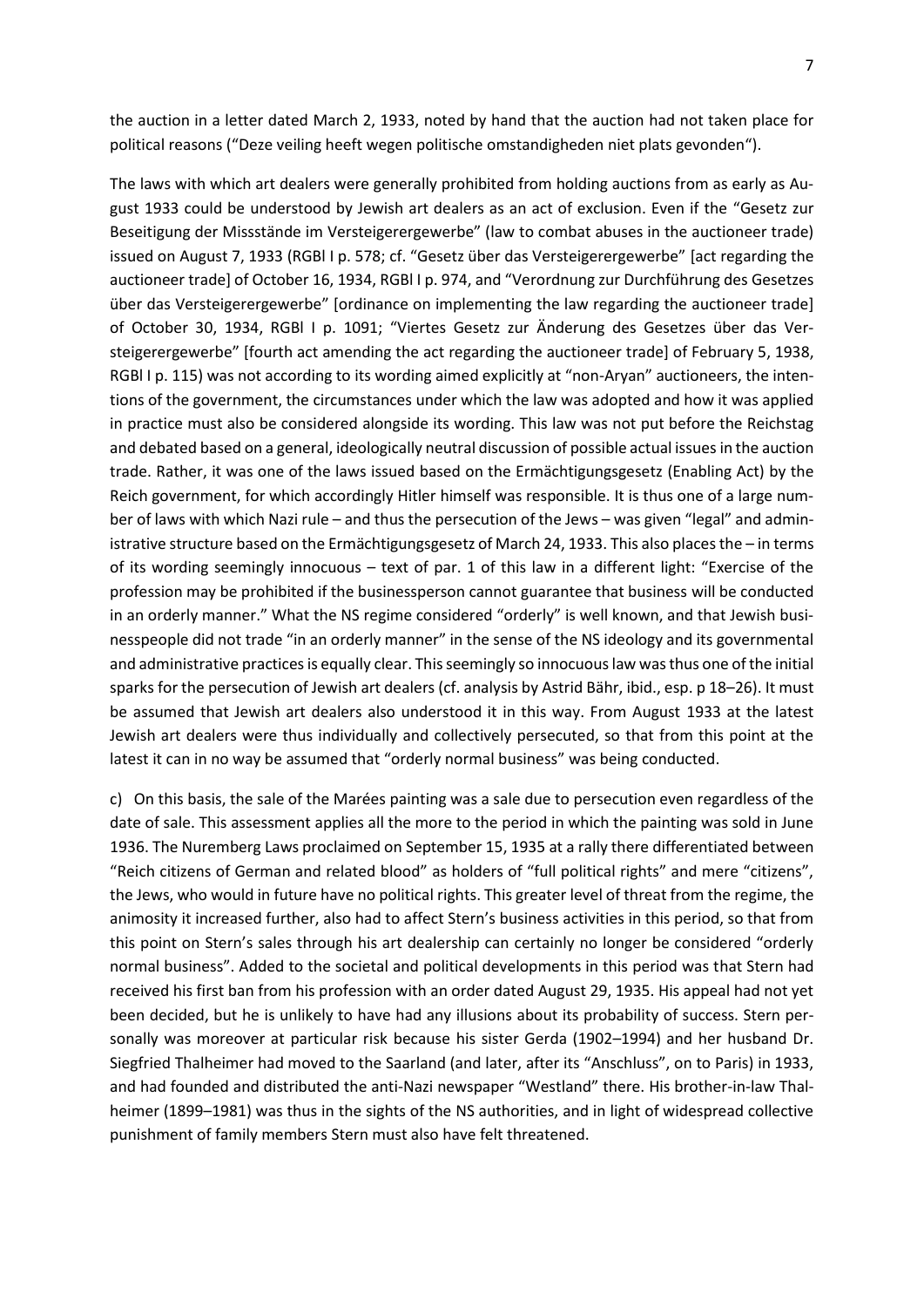Due to the massively coercive nature of the general political situation and the collective and individual persecution Stern suffered from 1933 onwards it must therefore be assumed that the sale of the Marées painting to Wermecke would not have occurred in the same way had Germany not been under National Socialist rule. It has not been disproved that Stern suffered a financial loss. It is irrelevant in this regard that there are no indications that he failed to achieve the market price for the painting. It must be assumed that any profit was used to cover levies such as the Reichsfluchtsteuer (emigration tax) or similar that Stern had to pay when he left Germany in December 1937. There is certainly no evidence that he was able to freely dispose of the proceeds. That he sued and was largely compensated for these levies in restitution proceedings he launched after the war is irrelevant.

As a fair and just solution in the spirit of the Washington Principles the Advisory Commission therefore recommends that the Marées painting be restituted to the Stern Foundation without deducting the originally received purchase price, subject to the above conditions.

### 3. Minority dissenting opinion

The recommendation of the Advisory Commission was made with more than the required two-thirds of the votes. The following minority dissenting opinion sets out on what basis a fair and just solution in the spirit of the Washington Principles could also lead to different assessments.

a) The claim that it was not possible for Jewish art dealers to conduct "orderly normal business" from 1933 on and any sale by a Jewish art dealer should be considered equal to a forced sale under Nazi persecution cannot be reconciled with the findings of historical research.

Examining the research on the persecution of Jewish people in the Nazi state, the political and societal situation in the years 1933–1937 appears complex. The following presents an example based on the research of Ian Kershaw (The Nazi Dictatorship. Problems and Perspectives of Interpretation, rev. 2015), Norbert Frei (in: Broszat/Frei, Das Dritte Reich im Überblick, 6th edition, 1999), and – evaluating regional primary sources – Ina Lorenz/Jörg Berkemann (Die Hamburger Juden im NS-Staat 1933 bis 1938/39, Vol I to VII, 2016), which all contain a large number of references to the – impossibly vast – existing research. The findings suggest that at least until the Nuremberg Laws of September 1935 a large number of Jewish art dealers (or art dealers described as such by the Nazis) were able to continue trading and conducting "orderly normal business," and certainly not every sale can be considered equal to a forced sale. In individual cases this even remained true until 1937; Dr. Max Stern is an example of this.

The historical research does not show that the NS regime already had an overall plan in 1933 to drive out and murder the Jewish population. In 1933 and the following years, in some cases even beyond 1937, the internal power structure of the NS state and the execution of its anti-Jewish policies presented as contradictory, not least in the coexistence of state authorities and party structures and in a lack of clear parameters from the NS regime. This already permitted a range of interpretations at the time. Stern himself did not consider the situation hopeless until early 1937. Rather, after the death of his father on October 31, 1934, he assumed that the NS regime would be a passing phenomenon and he would (initially) be able to run the gallery himself or have it run as he wished by a buyer of his choice who would hold it in trust. This is apparent from the submitted section of the (English) manuscript of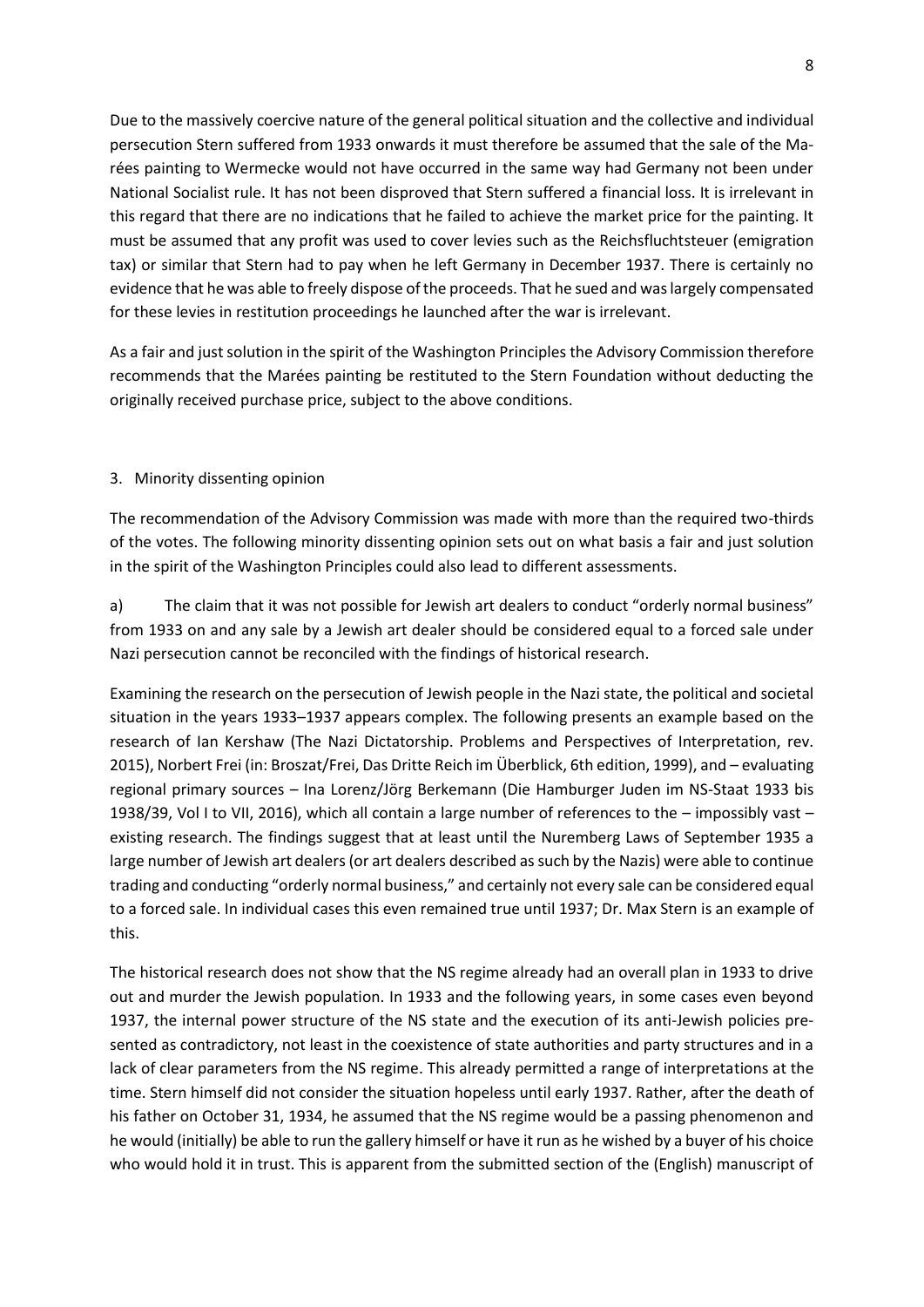his (unedited) autobiographic memoirs. In 1935 his plans became more concrete: he intended to establish an art gallery in London through his sister Hedwig and Dr. C. van de Wetering, the potential buyer of his gallery whom the Nazis had rejected, equip the gallery with a basic stock of paintings by old masters, and run the Düsseldorf gallery as a kind of subsidiary via a buyer holding it in trust; he would then return to the gallery in Düsseldorf after the end of the NS regime, which he was certain was coming. Stern's assumption that this plan could succeed was in fact based on his real personal experience. He personally had found that on the death of his father in October 1934 the local paper had still written an enthusiastic obituary for the Jewish art dealer Julius Stern; in his memoirs he describes the obituary as: "a glowing report of his achievements". His (non-Jewish) friends not only attended the funeral, they also remained loyal in the following period and kept him apprised of potential threats ("They were loyal and kept me well-informed about all the now menacing dangers") although they no longer met with him publicly from this point on. Neither the consequences of the boycott of April 1, 1933, nor the cancellation of the auction he had planned for March 18, 1933 due to the general situation, nor the auction prohibitions affecting the art trade as a whole from August 1933 onwards deterred Stern from his plans. The artistic and financial success of the gallery must also have reinforced him in his intentions. As he wrote to his lawyer in 1951: "Even under Nazi pressure, the Stern Gallery was one of the most important galleries in Western Germany. … Despite the Nazi pressure, the gallery was financially a very lucrative business as long as it existed." In place of the auctions that were now no longer possible he bought and sold paintings and held at least three major sales exhibitions between February 1934 and August 1935, for which extensive catalogs were produced ("When we were not anymore allowed to hold auctions I simply concentrated on buying important paintings and selling them. We had of course also done this before …").

The general political and societal circumstances made Stern's positive personal experiences among his (non-Jewish) friends and his ongoing business success somewhat unlikely. There is however no reason not to accept his own assessment of his situation as presented in his memoirs and various letters, and supported by submitted documents. Regardless of detectable memory shifts it can be assumed that the core events of the period burned themselves firmly into his mind. This is proved by various attempts in his memoirs to describe one and the same occurrence. He clearly did not yet understand either the orchestrated boycott activities of April 1933 or the general legislation regulating the auction business that was issued from August 1933 onwards as measures that could have entirely destroyed his plans. Beyond his personal experiences, NS research shows that Stern also had a realistic basis for his relativizing assessment of what was happening.

It is known that the country-wide boycott of Jewish businesses on April 1, 1933, which also lead to paint being smeared on the window of the Stern Gallery, was organized by the NS regime in response to the pressure "of Party radicals, especially within the SA, during the wave of violence and brutality unleashed by the 'seizure of power'. [...] As is well known, the boycott was a notable failure, and in light of the negative echo abroad, the lack of enthusiasm among important sectors of the conservative power-élite (including President Hindenburg), and the cool indifference of the German people, it was called off after a single day and a co-ordinated national boycott was never again attempted. The shameful discriminatory legislation of the first months of the Dictatorship, aimed at Jews in the civil service and the professions, arose in the same climate and under the same pressures." (Kershaw p. 123, 124; cf. Lorenz/Berkemann Vol. II, p. 808 ff., Frei p. 126 f.). Even though this campaign, like other violent excesses by the SA and other party radicals, led to a first wave of emigration by German Jews, discrimination against them progressed at a "comparatively slow speed; a significant number of Jewish Germans returned from emigration" (Frei p. 127). "After a relatively quiet period between summer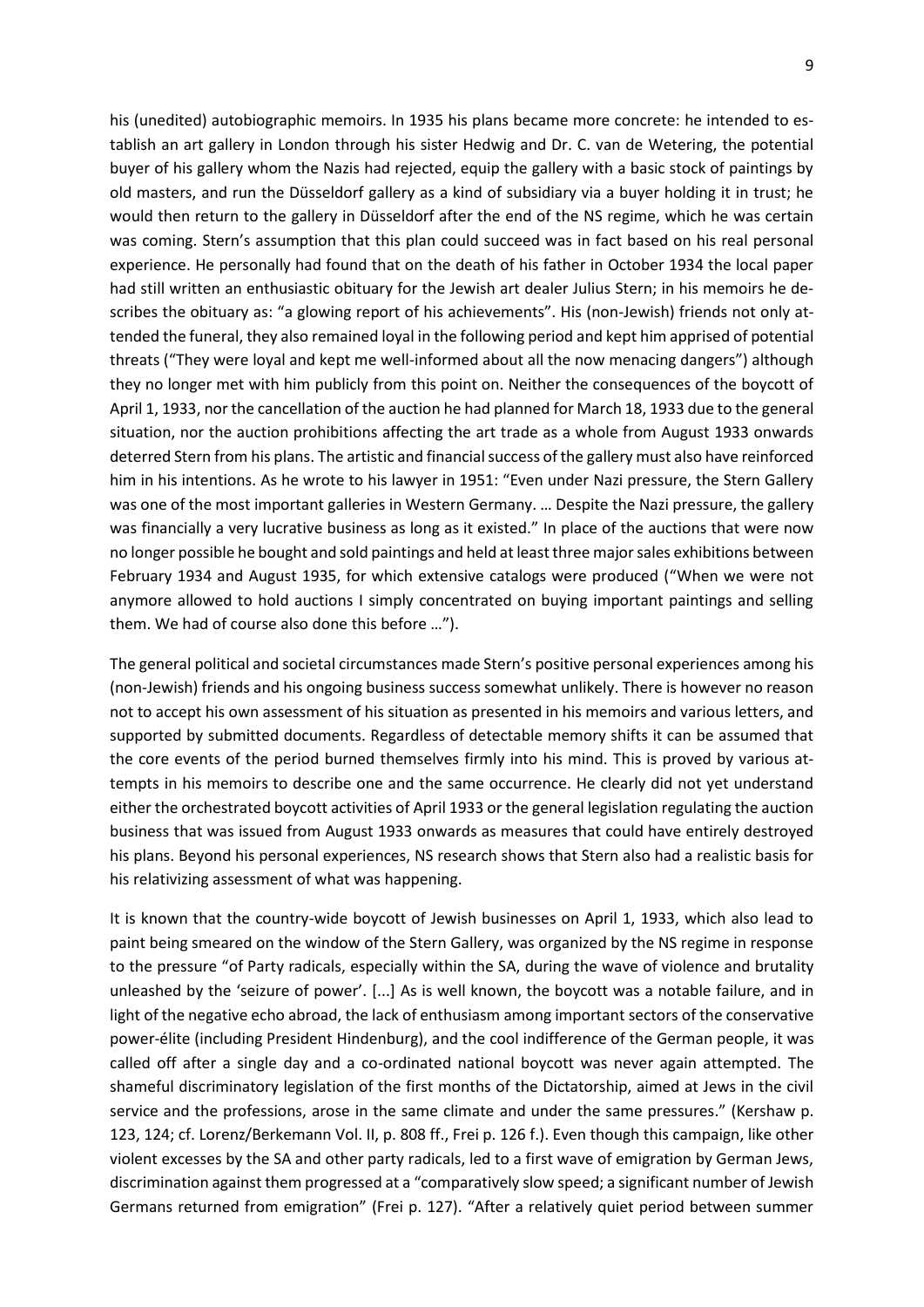1933 and early 1935 a new wave of anti-Semitism began and continued until the autumn of 1935" (Kershaw p. 167 f).

With the Nuremberg Race Laws issued on September 15, 1935 a new level of escalating discrimination was however reached. "The NS regime had begun implementing a comprehensive apartheid policy" (Lorenz/Berkemann Vol. I, p. 454). Earlier in 1935 Stern had been forced to apply for membership in the Reich Chamber of the Fine Arts, one of the NS regime's forced conformity institutions. That his application was refused by order dated August 29, 1935 targeted him as a Jew and constituted a ban against practicing his profession: he was to "dissolve or regroup" his business within four weeks. Together with the Nuremberg Laws Stern must have seen this as a profound infringement on his livelihood. It therefore seems appropriate to formulate an assumption – that can only be disproved in individual cases – that sales by Jewish art dealers from the summer of 1935 on would not in their essence have also occurred without Nazi rule.

b) The Marées painting was sold on June 24, 1936, after the Nuremberg Laws were enacted. Can the assumption that this sale is to be considered equal to a forced sale thus be disproved? In this respect we should follow the Guidelines for the implementation of the "Declaration of the German Federal Government, German states and leading municipal associations to locate and return cultural assets confiscated through Nazi persecution, especially those of Jewish ownership" according to which this is possible under certain circumstances. Regarding losses from transactions from September 15, 1935 onwards, the assumption can be disproved by demonstrating that the seller received an appropriate purchase price, was able to freely dispose of this money, and the transaction would in its essence also have taken place without the National Socialist regime. These principles set out in the Guidelines represent the essence of the laws and judgments handed down by the Allies in restitution cases after World War II as they are generally accepted and were also known to the signatories to the Washington Principles.

In accordance with what we know here of Stern based on his memoirs, his letters and the documents, insofar as these survived and have been submitted, it appears compelling to consider the assumption in the present case to have been disproved. The criteria of the Guidelines are all met. As is evident from Wermecke's customer file, Stern wanted to sell the painting to him after he and his wife had shown interest in a total of 10 artworks in the gallery, among them the Marées painting, during a visit on June 17, 1936. Stern obviously set the price for the Marées painting himself. It can be assumed that he originally wanted a price of 2,500 RM, the same price at which he had offered the painting to another customer (Kaesmann) around eight weeks earlier. The later price reduction of 250 RM for Wermecke is easily explained by the fact that the latter bought not only the Marées painting but also four other works. It was not contested during the proceedings that the price paid for the Marées painting was within the market price range. Insofar as the Stern Foundation believes that the painting in question would definitely have fetched a higher price at auction, this is speculation and also does not argue against the painting having been sold at the current market price. Firstly, even before 1933 it was only permitted to auction off goods on commission, while the claimant maintains that Stern was the owner of the Marées painting; Stern would thus not have been allowed to auction it off even before 1933. Secondly, the auction prohibition was also aimed at "non-Aryan" art dealers; the auction prohibition could therefore not have been causal to the sale of this single painting in the sense of a persecutory action. In light of these circumstances the sale could only be described as forced if there were indications that Stern had not wanted to sell the painting, or had not wanted to sell it at this time, for example in order to await an increase in its value. There is nothing to support this view. There is no evidence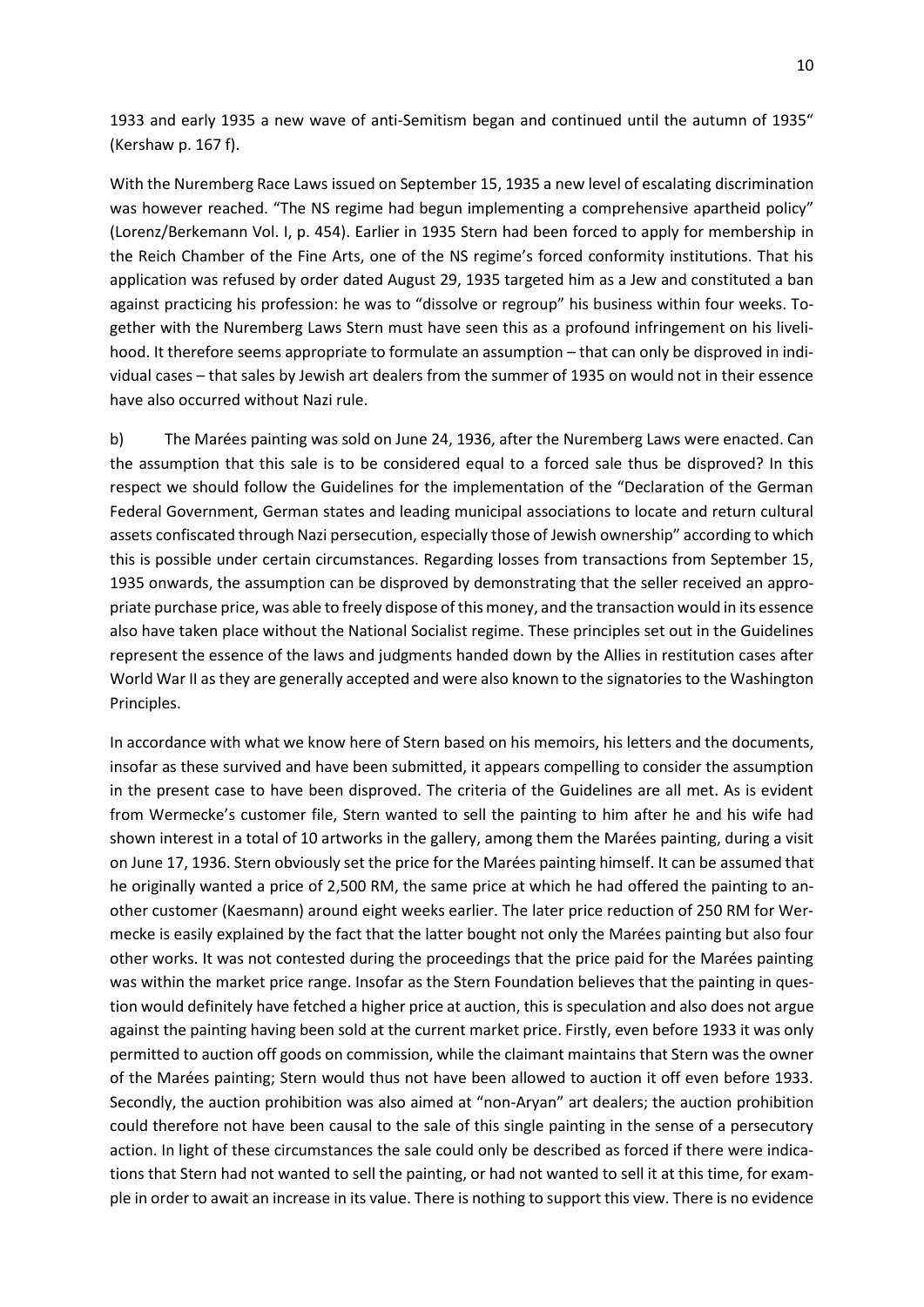that Stern had a particular interest in the painting, or that it was expected to increase significantly in value.

There are also no indications that Stern was not able to dispose freely of the proceeds of the sale. In his memoirs and letters he does not mention sales of this type although he strove to fully record the damage he had suffered. There is no evidence that he had to use the revenue to fund his or his mother's emigration. At the time of the sale on June 24, 1936, Stern's appeal against his non-acceptance into the Reich Chamber of the Fine Arts had not yet been rejected. His interest at this point in time was mainly in continuing to run the gallery as successfully as possible in order to enhance its reputation and preserve its value for the time after Nazi rule. In his memoirs he also describes where the money came from that the authorities extorted him into paying for his mother's emigration visa – in addition to money that belonged to his mother herself he had to expend the revenue from selling the houses and also other paintings ("The money for the houses was lost in this way but at last we were safe in England. Again the Nazis break their promise, they send the furniture but withheld the very valuable paintings, now asking for not German money but English money of which they were rather short"). He does not mention income from gallery operations before 1937 or individual sales, which indicates that he did not connect these to a loss of assets.

That the sale of the Marées painting was, despite the pressure of the political situation, from Stern's point of view a sale in the course of "orderly normal business" is evidenced by his previously mentioned plans and activities in this period. As his memoirs show, he did not give up on his plan to find a buyer to hold the Düsseldorf gallery in trust in order to preserve it until early 1937. His interest was to maintain the gallery's goodwill for the buyer and, in the interests of his "subsidiary idea," also for himself and his family. His taxable income for the years from 1935 to 1937, respectively, which he claims corresponds to his profits from the gallery, shows that in his opinion he had succeeded in this. In her essay "Auktion 392 – Reclaiming the Galerie Stern, 2006" Max Stern expert Catherine MacKenzie describes his activities in this period as follows: "Travelling to Holland and Belgium and throughout Germany, he engaged in a frenzy of buying and selling. He purchased from the Rhineland's aristocrats, found an American buyer for a Simon de Vlieger painting in 1936, and ... ." That Stern did not feel that the persecution situation forced him to conduct his purchases and sales in this period is also demonstrated by the fact that none of these sales were mentioned in his compensation and restitution suits after the war, or even in the submitted letters as a question to his lawyers as to whether restitution in this respect might be feasible.

A fair and just solution in the spirit of the Washington Principles could therefore, taking into account the many known circumstances of this specific case, also have been interpreted in another way.

\*

The function of the Advisory Commission is to mediate in the event of disputes between those currently in possession of cultural goods and the former owners of said cultural goods, or their heirs, if requested to do so by both parties. The Commission can make an ethically based recommendation to resolve the conflict. Contributors to the above recommendation as members of the Commission in an honorary capacity were the former president of the Federal Constitutional Court, Professor Hans-Jürgen Papier (chair of the Commission); art historian Professor Wolf Tegethoff (deputy chair of the Commission); the former president of the German Bundestag, Professor Rita Süssmuth; former member of the Bundestag, Marieluise Beck; the former president of the Federal Administrative Court, Marion Eck-